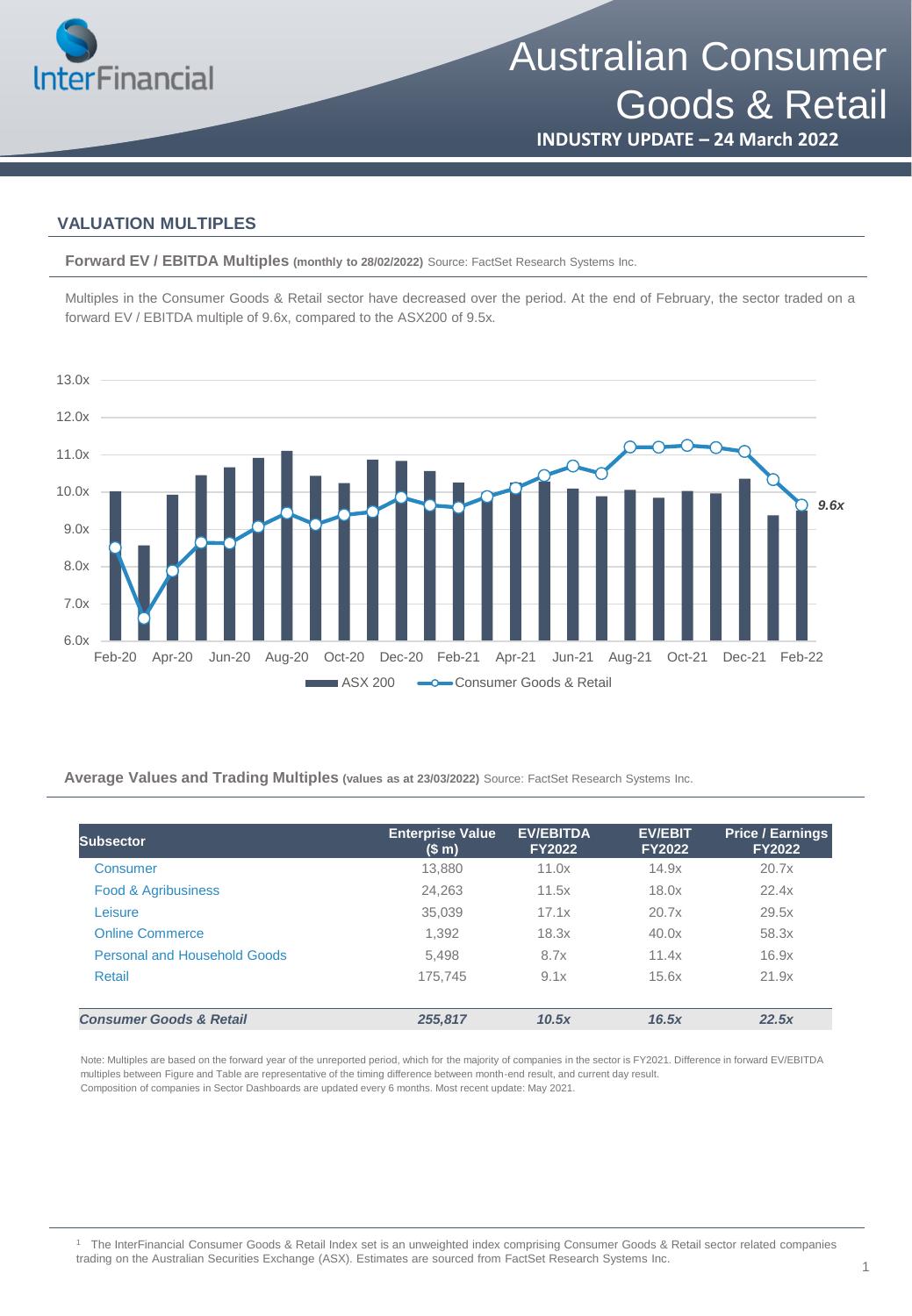

# Australian Consumer Goods & Retail

**INDUSTRY UPDATE – 24 March 2022**

### **MERGER & ACQUISITION NEWS…**

|                                                                      | Value: AUD 481.46 m                                                                                                                                                                                                                                                                                                                                                                                                                                                    |
|----------------------------------------------------------------------|------------------------------------------------------------------------------------------------------------------------------------------------------------------------------------------------------------------------------------------------------------------------------------------------------------------------------------------------------------------------------------------------------------------------------------------------------------------------|
|                                                                      | Zip Co is to acquire Sezzle. The consideration was AU\$481.4573m, based on an exchange<br>ratio of 0.98 shares of Zip for every 1 share of Sezzle, valued at Zip's one day prior closing<br>share price of AU\$ 2.21 per share. The transaction values Sezzle at AU\$ 450.37m including<br>debt. The transaction is subject regulatory approvals and waivers, approval of Sezzle and<br>Zip shareholders, antitrust approvals, and is expected to close in April 2022. |
|                                                                      | Value: AUD 30 m                                                                                                                                                                                                                                                                                                                                                                                                                                                        |
| <b>G</b> DAY Lake Argyle                                             | G'Day Group Holdings, the Australia based operator of regional tourism, holiday and<br>caravan parks is to acquire Lake Argyle Resort And Caravan Park, the local lake resort.<br>The transaction still requires final approvals.                                                                                                                                                                                                                                      |
|                                                                      | Value: AUD 13.94 m                                                                                                                                                                                                                                                                                                                                                                                                                                                     |
| <b>ROOMDEX</b>                                                       | Webjet, the Australia based software-e-commerce company engaged with providing online<br>B2B and B2C travel agency business for flight and hotel booking has acquired an<br>undisclosed stake in ROOMDEX, the United States based provider of hotel upsell software.<br>The consideration was \$10m.                                                                                                                                                                   |
|                                                                      | Value: AUD 25 m                                                                                                                                                                                                                                                                                                                                                                                                                                                        |
| <b>PET</b> CHEMIST<br>.com.au                                        | Mad Paws Holdings, the Australia based provider of pet-related services is to acquire Pet<br>Chemist Online, the Australia based operator of online pet pharmacy. The consideration<br>was AUD 25.0m, which consist of AUD 5.5m paid in cash, AUD 14.5m paid in common<br>shares, AUD 5m paid in earnout. The transaction is subject to Mad Paws' shareholder<br>approval and customary closing conditions.                                                            |
| G R O U P E<br><b>LACTALIS</b>                                       | Value: Undisclosed                                                                                                                                                                                                                                                                                                                                                                                                                                                     |
| Jalna                                                                | Groupe Lactalis SA, the France based provider of dairy products has acquired Jalna Dairy<br>Foods Pty Ltd, the Australia based manufacturer of yoghurt from McLaren family, the<br>Australia based holding company having interest in manufacturing of yoghurt business. The<br>terms of the deal were undisclosed.                                                                                                                                                    |
|                                                                      | Value: Undisclosed                                                                                                                                                                                                                                                                                                                                                                                                                                                     |
| <b>PAG</b>                                                           | PAG Asia Capital, the private equity firm is to acquire Cordina Chicken Farms, the<br>Australia based poultry processor, in a management buyout transaction.                                                                                                                                                                                                                                                                                                           |
| Equilibrium Capital                                                  | Value: Undisclosed                                                                                                                                                                                                                                                                                                                                                                                                                                                     |
| <b>TEMASEK</b><br><b>PSP</b><br><b>HOLDINGS</b>                      | Equilibrium Capital Group, the private equity firm along with Temasek Holdings and<br>Public Sector Pension Investment Board has acquired an undisclosed stake in<br>Perfection Fresh Australia, the Australia-based fresh produce business.                                                                                                                                                                                                                           |
|                                                                      | Value: AUD 22.0 m                                                                                                                                                                                                                                                                                                                                                                                                                                                      |
| <b>Halo Food Co.</b><br>$\hat{\mathcal{W}}^\text{\tiny the}$ healthy | Halo Food, the New Zealand based manufacturer has signed an agreement to acquire<br>Healthy Mummy Holdings, the Australia based operator of online platform and provider of<br>subscription-based health programs from Whiteoak, the Australia based investment<br>company                                                                                                                                                                                             |
|                                                                      | Value: AUD 28m                                                                                                                                                                                                                                                                                                                                                                                                                                                         |
| dusk                                                                 | <b>Dusk Group</b> , an Australian candle retailer, has terminated the agreement to acquire <b>Eroma</b>                                                                                                                                                                                                                                                                                                                                                                |
| ERQMA<br><b>INSPIRING CREATIVITY</b>                                 | Group, an Australian supplier of candle making inputs including kits, containers, packaging,<br>waxes and fragrance oils, for an enterprise value of AUD 28m.                                                                                                                                                                                                                                                                                                          |
|                                                                      |                                                                                                                                                                                                                                                                                                                                                                                                                                                                        |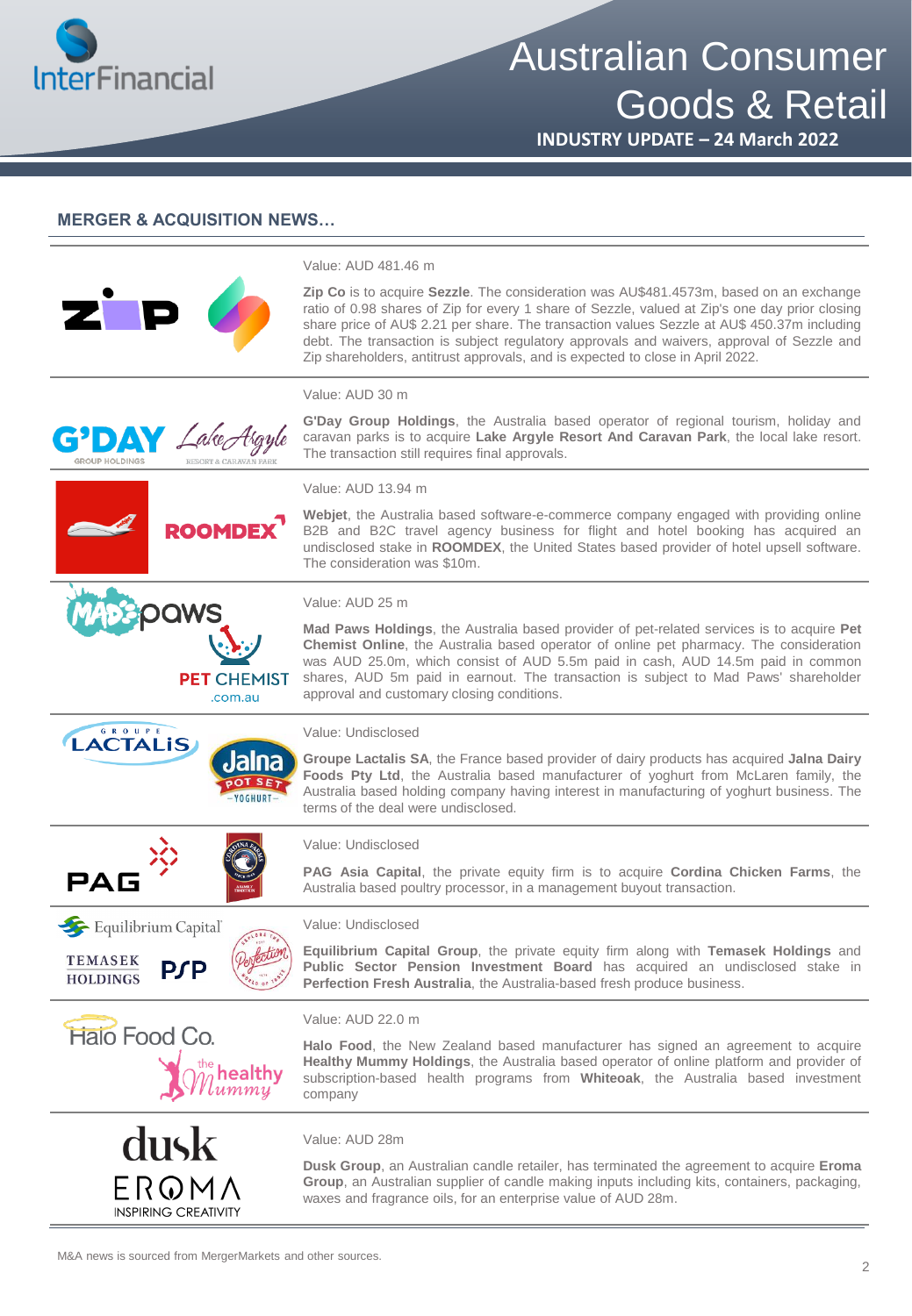

## Australian Consumer Goods & Retail

**INDUSTRY UPDATE – 24 March 2022**

### **RETAIL RUMOURS…**

- **Quadrant** and **BGH Capital** are considered likely buyers for **Jaycar**, an Australian electronics retailer. **Bain Capital** could also be interested, but it has recently been pursuing larger deals. Jaycar could be a logical bolt-on acquisition for **Wesfarmers**' hardware business **Bunnings**. Other possible buyers are **Bapcor** and **JB H-Fi**
- **Budget Pet Products**, a Gold Coast, Australia-based online pet goods retailer is seeking investors.
- **Racing and Sports,** an Australia-based betting data business, is currently in discussions with several targets and could consider joint venture (JV) partnership to accelerate its global presence. The company, with a market capitalization of AUD 39.94m, is looking at targets that could help grow its analytics or product side of the business.
- **Dropsuite**, the Australian cloud software platform, is well-positioned to drive growth through complimentary and accretive acquisitions.
- **TasFoods**, an Australian branded food company, is open to mergers and acquisitions for adjacent expansion in FY22.
- **Shriro**, an Australia-based appliance and homeware business, is seeking EBITDA accretive acquisitions.
- **Redbubble** investor **Osmium Partners** on 28 February announced that it is urging the Australian online marketplace for print-ondemand products to immediately explore the sale of the company to a strategic buyer. Redbubble stated that it has the flexibility to fund merger and acquisition (M&A) opportunities. The company has AUD 143m in cash.
- **Select Harvests**, an Australian almond grower and processor, is continuing to assess value-accretive acquisition opportunities in almonds and other tree nuts.
- **Autosports Group**, the Australian car dealer and seller, has announced that its strong balance sheet positions the company well for acquisitions.
- **Viva Leisure**, the Australian fitness center company, is eyeing acquisitions.
- **BWX**, the Australian hair care and skin products firm, will continue to pursue acquisition-led brand growth.
- **Eagers Automotive**, the Australian automotive group, has the flexibility and capacity to pursue further acquisition opportunities.
- **Rent.com.au**, an Australian rental property portal, is keeping an eye out for acquisitions or collaborations amid industry consolidation.
- **The Flight Centre Travel Group**, the Australian travel booking company, will consider larger acquisitions.
- **Experience Co**, the Australian adventure tourism and leisure company, is continuing to evaluate complimentary acquisitions.
- **Domino's Pizza Enterprises** (Domino's), an Australia-based pizza business, will seek to expand into new territories through acquisitions.
- **Jayride**, an Australian marketplace platform for airport transfers, is evaluating acquisitions to complement strong organic growth.
- **Super Retail Group**, an Australia-based retailer which has AUD 94m in cash and no debt, is thought to be gearing up for M&A. Super Retail has a market capitalisation of AUD 2.62bn and reported profit of AUD 111m for the half-year ending 25 December
- **Ringers Western,** an Australian clothing and footwear business, is preparing for a potential IPO later this year. Ringers Western is expected to generate sales of AUD 33m and EBITDA of AUD 7m for the FY22 financial year
- **Costa Group**, an Australia-based fruit and vegetable business, is seeking to increase production, partially through acquisitions.
- **Retail Prodigy Group,** an Australian retail business, is seeking buyers. The company owns the master franchise for Nike Stores in Australia and New Zealand.